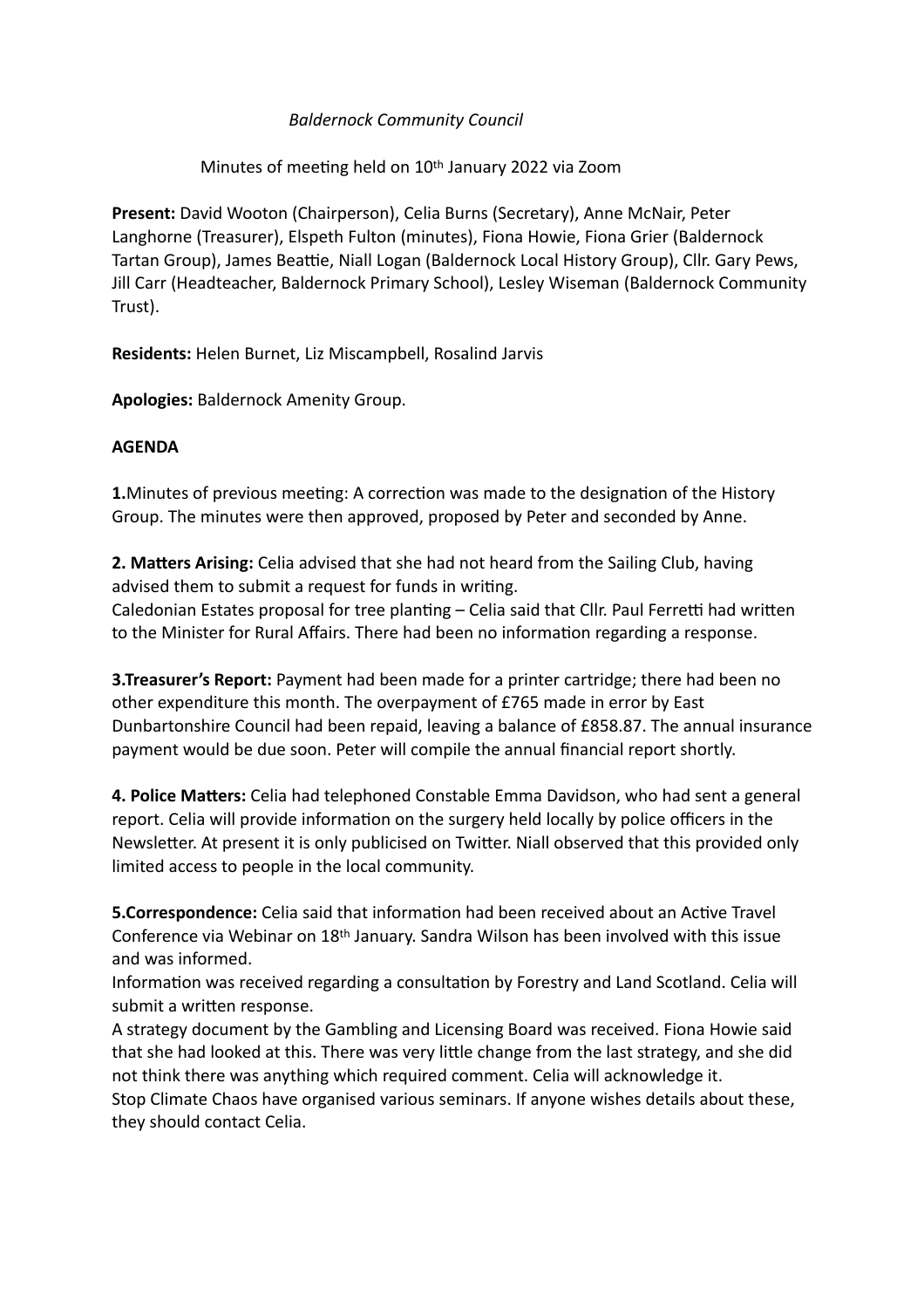**6.Planning:** Planning application for nine houses in former garden centre, Balmore- Anne said that she had submitted a summary of everyone's comments in the form of comments rather than objections. Comments had been mixed, with some happy for what they see as an improvement to the current site, and others expressing reservations. Rosalind said that it was another set of very large houses – the local area was no longer socially mixed. It was noted that there was no requirement for social housing in smaller developments.

Valley Kennels: Planning consent had been given for a house overlooking Bardowie Loch. There were conditions attached to the consent and the allocated planning officer is checking that the construction is in accordance with the conditions.

Newlands, change to garden ground: This application was refused; the applicant has appealed. This is currently under consideration.

Caledonian Estates tree planting: Cllr. Pews informed that the Council had sent comments to Galbraiths, the agents for Caledonian Estates. Celia said that the Council's comments had mentioned the golf course, but not the impact on local farming. She asked if the Council's comments were available on the Council website. Cllr. Pews said probably not, but he would check.

Celia said that Galbraiths had still not contacted local farmers. Anne said that there should have been consultation with them.

Given that there appeared to have been no response to either the MSP or Councillor, the Community Council should write directly to the Minister for Rural Affairs.

# **ACTION -Celia**

Land for sale opposite Barraston Holdings: Fiona Howie raised this  $-$  she had noticed that there were forty-nine acres of what was former grazing land for sale, advertised as suitable for tree planting. Celia said that she had spoken to one of the local farmers about this. The land had not been tenanted or farmed for some time and had become very rough.

Recent applications:

High Blochairn -conversion from barn to dwelling house 13 Croft Road, Balmore- rear extension No objections were expressed to either of these applications.

**7. Local Housing Strategy Conference:** Celia informed that this would take place on 19th January from 10-3.30. Elspeth and Anne will share attendance.

**8. Broadband:** Lesley said that there should have been a response from Open Reach just before Christmas. Open Reach said that there had been an overwhelming demand for vouchers, and that they would get back to us in January. This was yet another episode in a frustrating process. Open Reach will choose which areas to respond to in January. Lesley wrote to Rhona McKay, MSP., requesting her intervention. Ms McKay has written to the relevant parties.